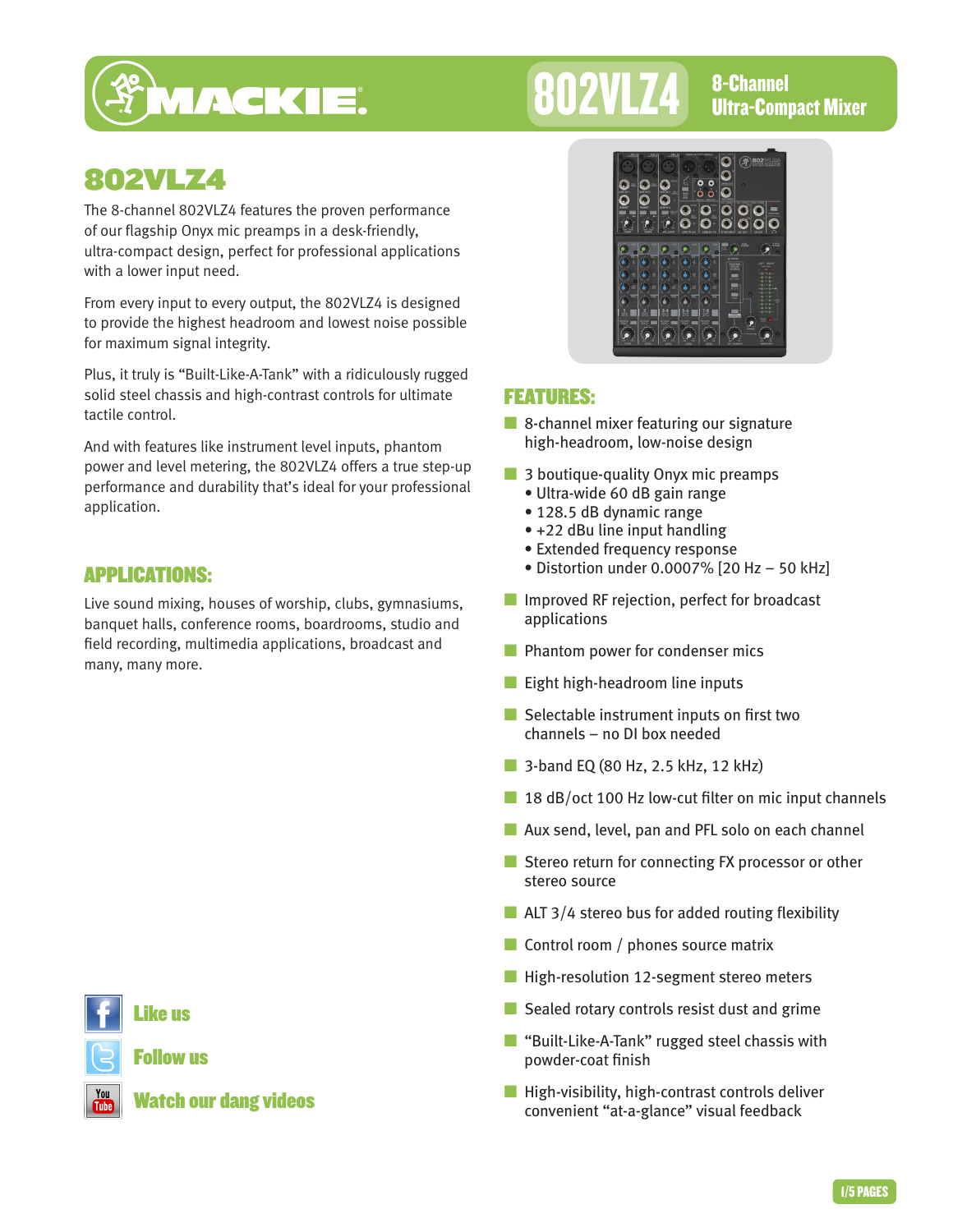

# 802VLZ4 8-Channel<br>Ultra-Compact Mixer

## 802VLZ4 SPECIFICATIONS

#### Main Mix Noise

| Main Mix Noise                                                                                                                                                       |                            |
|----------------------------------------------------------------------------------------------------------------------------------------------------------------------|----------------------------|
| (20 Hz-20 kHz bandwidth, channels 1-3 gain @ unity, channel EQs<br>flat, all channels assigned to main mix, channel 1 panned left, 2<br>panned right, 3-8 centered.) |                            |
| Main mix knob down, channel level knobs down:                                                                                                                        |                            |
|                                                                                                                                                                      | XLR: –95 dBu               |
|                                                                                                                                                                      | TRS: –101 dBu              |
| Main mix knob @ unity, channel level knobs down:                                                                                                                     |                            |
|                                                                                                                                                                      | XLR: –90 dBu               |
|                                                                                                                                                                      | TRS: -96 dBu               |
| Main mix knob @ unity, channel level knobs @ unity:                                                                                                                  | XLR: –84 dBu               |
|                                                                                                                                                                      | TRS: -90 dBu               |
|                                                                                                                                                                      |                            |
| <b>Total Harmonic Distortion (THD)</b>                                                                                                                               |                            |
| (1 kHz @ 30 dB gain, 20 Hz-20 kHz bandwidth)                                                                                                                         |                            |
| Mic pre @ insert                                                                                                                                                     | $<$ 0.001%                 |
| Attenuation / Crosstalk                                                                                                                                              |                            |
| (1 kHz relative to 0 dBu, 20 Hz-20 kHz bandwidth, line in,                                                                                                           |                            |
| 1/4" main out, gain @ unity)                                                                                                                                         |                            |
| Main mix knob down                                                                                                                                                   | -75 dBu                    |
| Channel Alt / Mute switch engaged                                                                                                                                    | –100 dBu                   |
| Channel level knob down                                                                                                                                              | –100 dBu                   |
|                                                                                                                                                                      |                            |
| <b>Frequency Response</b>                                                                                                                                            |                            |
| Mic input to main output (gain @ unity)                                                                                                                              |                            |
| +0, -1 dB, 20 Hz to 50 kHz                                                                                                                                           |                            |
| +0, -3 dB, <10 Hz to >100 kHz                                                                                                                                        |                            |
| <b>Equivalent Input Noise (EIN)</b>                                                                                                                                  |                            |
| (Mic input to insert send out, max gain)                                                                                                                             |                            |
|                                                                                                                                                                      |                            |
| 150 $\Omega$ termination                                                                                                                                             | –128.5 dBu<br>20 Hz-20 kHz |
|                                                                                                                                                                      |                            |
| <b>Common Mode Rejection Ratio (CMRR)</b>                                                                                                                            |                            |
| 1 kHz                                                                                                                                                                | better than -70 dB         |
|                                                                                                                                                                      |                            |
| <b>Maximum Levels</b>                                                                                                                                                |                            |
| Mic in                                                                                                                                                               | $+21$ dBu                  |
| Tape in                                                                                                                                                              | +22 dBu                    |
| All other inputs                                                                                                                                                     | +22 dBu                    |
| Main mix XLR out                                                                                                                                                     | +28 dBu                    |
| All other outputs                                                                                                                                                    | +22 dBu                    |
|                                                                                                                                                                      |                            |
| <b>Impedances</b>                                                                                                                                                    |                            |
| Mic in                                                                                                                                                               | 2.55 k $\Omega$            |
| Channel insert return                                                                                                                                                | 5 kΩ                       |
| All other inputs                                                                                                                                                     | 17 k $\Omega$ or greater   |
| Tape out                                                                                                                                                             | 1.0 k $\Omega$             |
| Phones out                                                                                                                                                           | 60 Ω                       |
|                                                                                                                                                                      |                            |

All other outputs  $120 \Omega$ 

#### EQ

| <b>High Shelving</b> | $±15$ dB @ 12 kHz  |
|----------------------|--------------------|
| Mid Peaking          | $±15$ dB @ 2.5 kHz |
| Low Shelving         | $±15$ dB @ 80 Hz   |
|                      |                    |

#### AC Power Requirements

| <b>Power Consumption</b>                  | 13 watts                   |
|-------------------------------------------|----------------------------|
| US, JP                                    | 100 - 120 VAC, 50 - 60 Hz  |
| EU, UK, AU, CN                            | 200 - 240 VAC, 50 - 60 Hz  |
| <b>External Power Supply AC Connector</b> | 2-pin IEC 250 VAC          |
| <b>Operating Temperature</b>              | $0^{\circ} - 40^{\circ}$ C |
|                                           | $32^\circ - 104^\circ F$   |

#### External Power Supply

| US Adapter (18.5 VAC x 2, 350 mA, US) | P/N 0028090-00 |
|---------------------------------------|----------------|
| EU Adapter (18.5 VAC x 2, 350 mA, EU) | P/N 0028090-01 |
| JP Adapter (18.5 VAC x 2, 350 mA, JP) | P/N 0028090-02 |
| UK Adapter (18.5 VAC x 2, 350 mA, UK) | P/N 0028090-03 |
| AU Adapter (18.5 VAC x 2, 350 mA, AU) | P/N 0028090-04 |
| CN Adapter (18.5 VAC x 2, 350 mA, CN) | P/N 0028090-05 |

#### Physical Properties (product)

| Height                        | 10.7 in / 273 mm |
|-------------------------------|------------------|
| Depth                         | 1.8 in $/$ 47 mm |
| Width                         | 8.9 in / 227 mm  |
| Weight (with power supply)    | 5.5 lb / 2.5 kg  |
| Weight (without power supply) | 4.5 lb / 2.0 kg  |

#### Physical Properties (packaged product)

| 15.8 in / 401 mm |
|------------------|
|                  |
| 12.1 in / 307 mm |
| 6.8 lb / 3.1 kg  |
|                  |

#### **Options**

| 802VLZ4 Mixer Bag | P/N 2036809-09 |
|-------------------|----------------|

#### Ordering Information

| 802VLZ4 8-Channel Ultra-Compact Mixer, US | P/N 2040767-00 |
|-------------------------------------------|----------------|
| 802VLZ4 8-Channel Ultra-Compact Mixer, EU | P/N 2040767-01 |
| 802VLZ4 8-Channel Ultra-Compact Mixer, JP | P/N 2040767-02 |
| 802VLZ4 8-Channel Ultra-Compact Mixer, UK | P/N 2040767-03 |
| 802VLZ4 8-Channel Ultra-Compact Mixer, AU | P/N 2040767-04 |
| 802VLZ4 8-Channel Ultra-Compact Mixer, CN | P/N 2040767-05 |
| 802VLZ4 8-Channel Ultra-Compact Mixer, BZ | P/N 2040767-06 |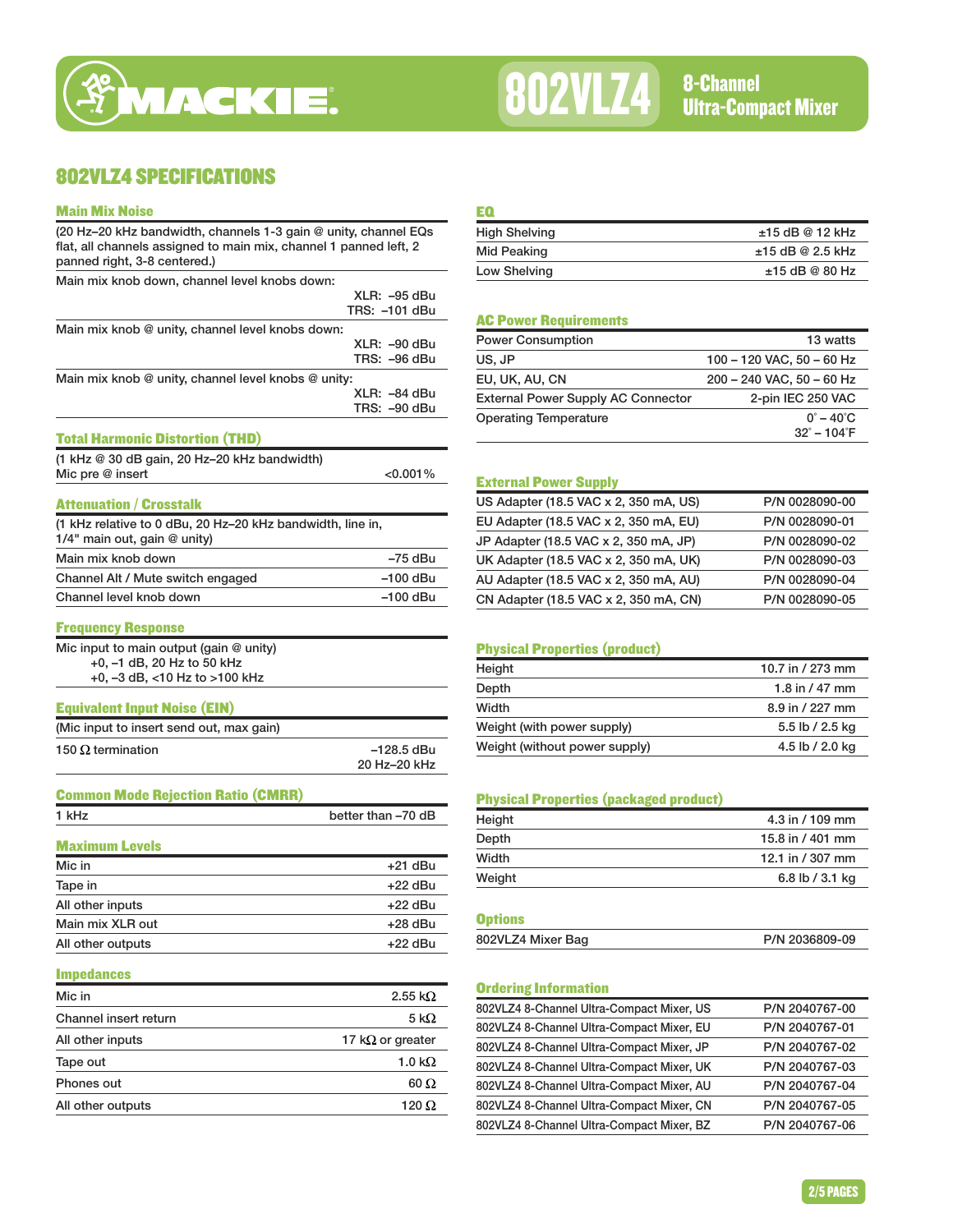

## **802VLZ4** 8-Channel Ultra-Compact Mixer

### 802VLZ4 DIMENSIONS



#### NOTES:

1. WEIGHT APPROX. 5.5 lb [2.5 kg] – with power supply 2. WEIGHT APPROX. 4.5 lb [2.0 kg] – without power supply 3. SHIPPING WEIGHT APPROX. 6.8 lb [3.1 kg]





Holes for microphone stand adapter

### MICROPHONE STAND

The bottom panel of the 802VLZ4 has three non-threaded holes that allow it to be fitted with an optional microphone stand adapter. This lets you support the mixer on a standard mic stand, and adjust its height and level to whatever suits your strangely-complex set of preferences.

The Atlas AD-11B mic stand adapter is available at many music stores. It is made and distributed by Atlas Sound.

Use three Trilobular thread rolling screws 6-32 x 1/4" long to secure the adapter to the bottom of the 802VLZ4 [see below].



Do not use screws longer than 1/4", as these could damage the circuit boards. Do not use screws shorter than 1/4", or the adapter will not be securely fixed to the mixer.

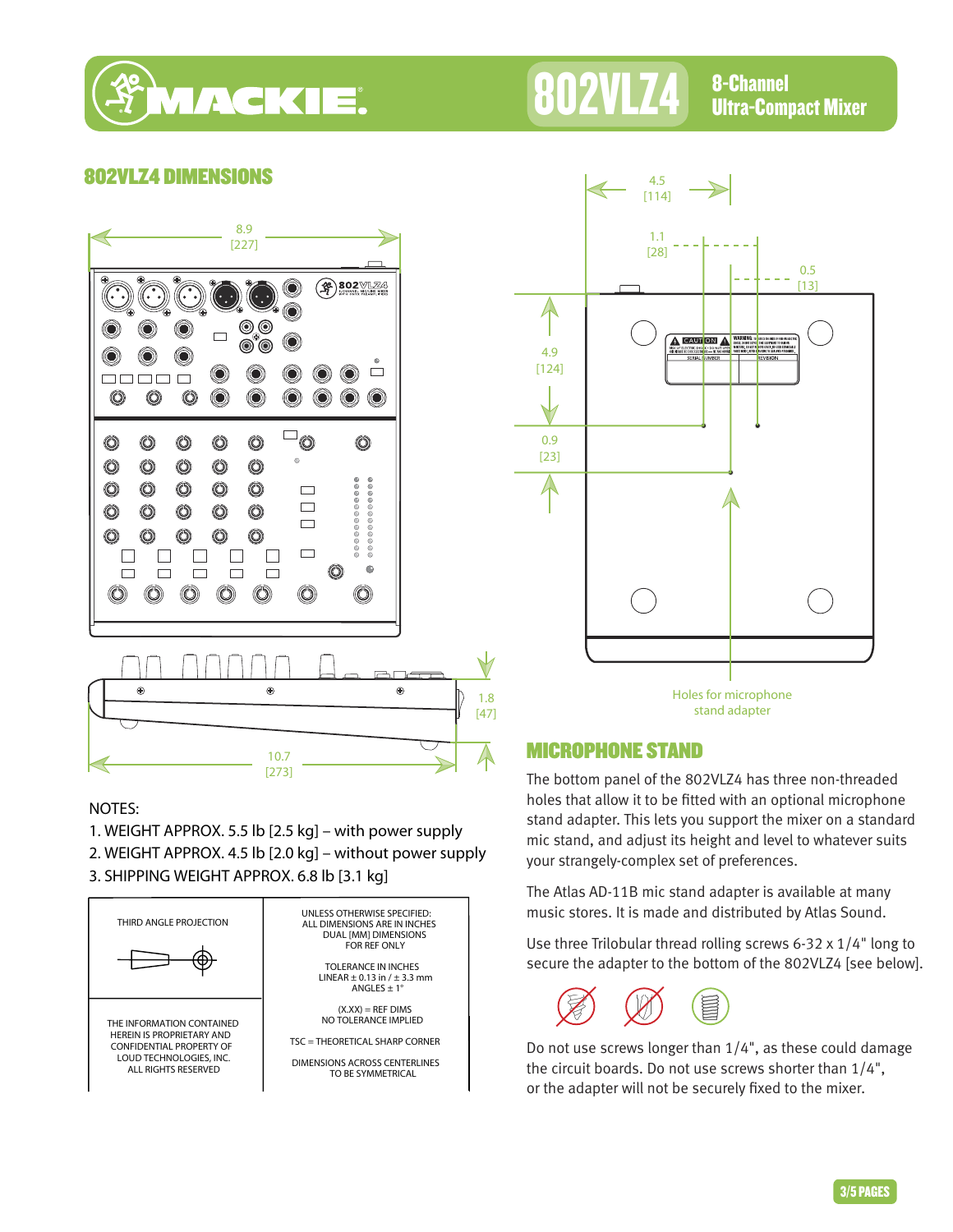

## 802VLZ4 8-Channel

Ultra-Compact Mixer

### 802VLZ4 BLOCK DIAGRAM



4/5 PAGES